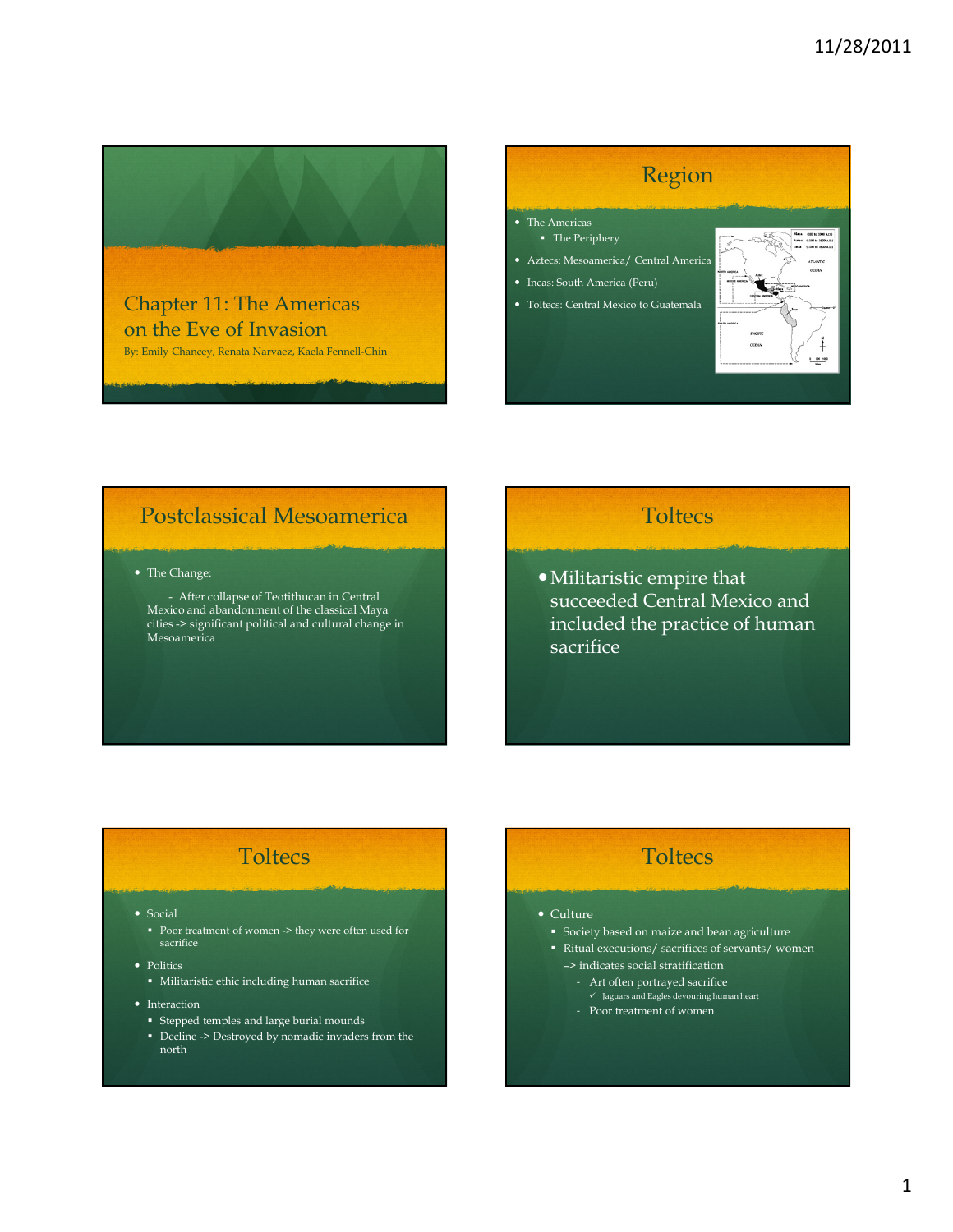### Aztecs

#### • Social

- Social Hierarchy based on power, land, and the class born into o Like Middle Ages
- **Social Hierarchy**
- o Emperor -> 7 Calpulli -> Slaves
- Became a stratified society under the authority of a king (supreme ruler who served as representative of the gods on earth)
- o Elected by "royals"
- 7 calpulli (nobles)
	- o Become calpulli from military achievement, service to state, marriage - Social Mobility
	-

#### • Politics **Militaristic**

o Conquered peoples -> forced to pay tribute, surrender lands, provide military service

Aztecs

- Active role in regional politics because they had many allies
- Divided into 7 calpulli (clans) -> governed by councils of family heads
	- o Life was dependent on it -> each group did different things o Distributed land to each household
	-
	- o Organized labor gangs and military units o Helped maintain temple and school o Not all calpulli were equal
	-
	-

### Aztecs

- Interaction
	- **Tenochtitlan was the Aztec capital** (present-day Mexico City)
	- Architecture pyramids used as temples

### • Culture

- Society based on maize and bean agriculture
- Took Nahuatel language from Toltecs
- Religion was very important
- Followers of their gods -> POLYTHEISTIC
- o Gods split into three groups
- Gods of Fertility and Agricultural Cycle
	- Examples: God of Rain, Water, Maize, Fertility Gods Centered on the Creators who Brought the Universe into Being

Aztecs

- 
- Gods of Warfare and Sacrifice
- Little distinction between the gods and the natural world
- Ritual Cannibalism
- **Human Sacrifice** 
	- o Without sacrifice the gods would bring catastrophe

### Aztecs

#### • Economics

- Pochteca merchant class specializing in long distance trade
- Never invented a wheel

### Incas

#### • Social

- Formalized government Social Hierarchy
- - o Emperor -> priest -> governors of regions -> nobles -> chiracas - Chiracas: local Rulers
- Women were on bottom
	-
	- o Required to weave for court and religious purposes o Some women were taken as concubines and others as servants of the temple
	- o Domestic
	-
	-
- $\circ$  More rights than Aztec women  $\circ$  Momen's' rights and property passed on to daughters  $\bullet$  Yanas: resisted participating in Agriculture = removed from higher class and placed in this group -> served as workers/ serva